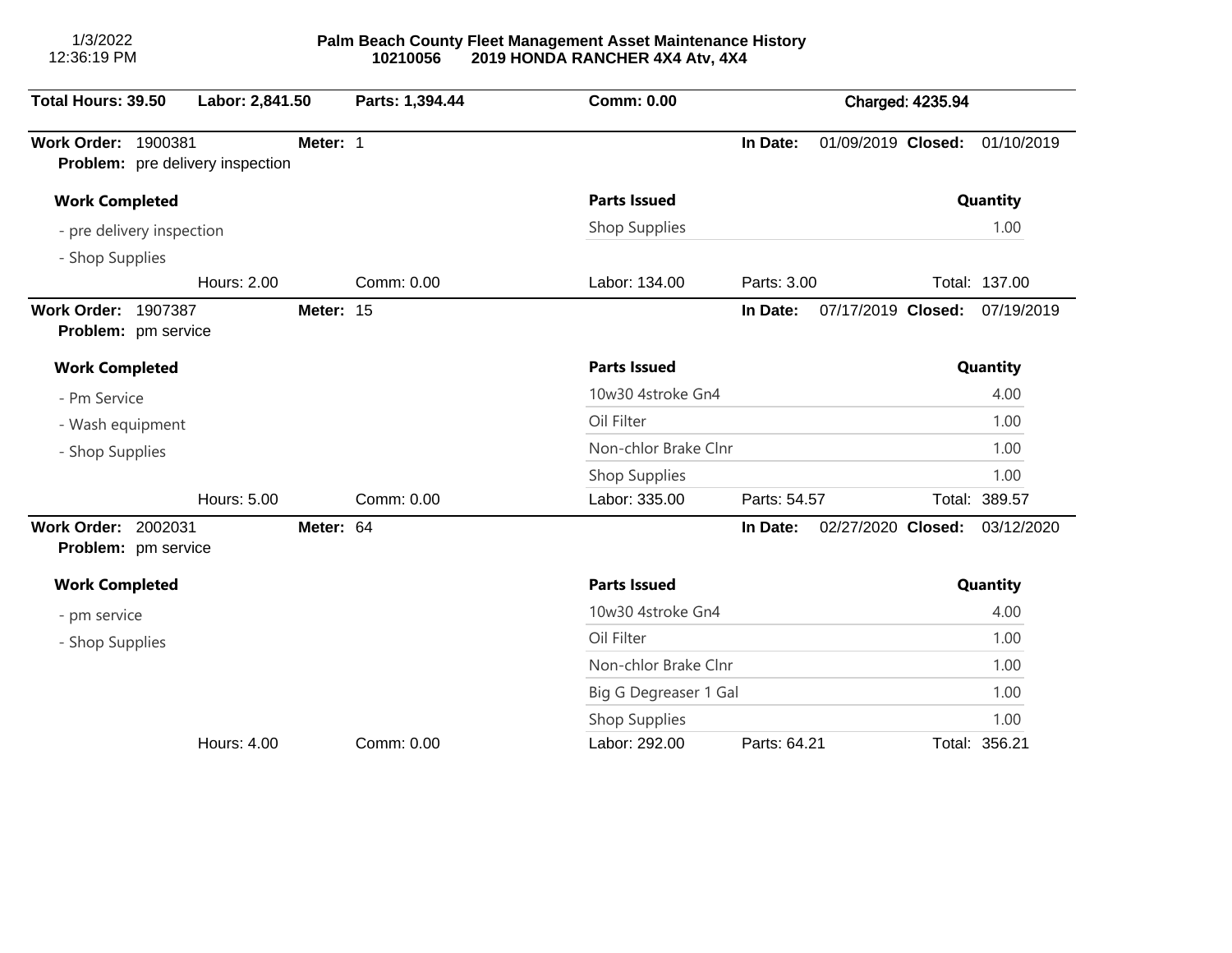1/3/2022 12:36:19 PM

## **Palm Beach County Fleet Management Asset Maintenance History 10210056 2019 HONDA RANCHER 4X4 Atv, 4X4**

## **Problem:** pm service

## **Work Order:** 2009453 **Meter:** 64 **In Date:** 09/18/2020 **Closed:** 10/09/2020

| <b>Work Completed</b>                                 |            | <b>Parts Issued</b>   |              | Quantity      |
|-------------------------------------------------------|------------|-----------------------|--------------|---------------|
| - pm service                                          |            | 10w30 4stroke Gn4     |              | 4.00          |
| - clean rust off strg, throtle & brake handles & lube |            | Oil Filter            | 1.00<br>1.00 |               |
| - wash                                                |            | Non-chlor Brake Clnr  |              |               |
| - replace rusted exhaust clamp                        |            | Startron 8oz Fuel Trt | 1.00         |               |
| - Shop Supplies                                       |            | L0152-063 Gear Shield | 1.00         |               |
|                                                       |            | Hose Clamp            |              | 2.00          |
|                                                       |            | Shop Supplies         |              | 1.00          |
| Hours: 6.50                                           | Comm: 0.00 | Labor: 474.50         | Parts: 86.23 | Total: 560.73 |

**Work Order:** 2102260 **Meter:** 127 **In Date:** 02/26/2021 **Closed:** 04/02/2021 **Problem:** Repair roof rack which is rusting away from the ATV. Thanks!

## - Racks Rusted. Replace Front And Rear Racks, Bumper Assembly, Fab New Brackets, Aplly Rust Remover, Undercoat All Metal, Paint And Clean. - Shop Supplies **Work Completed Parts Issued Quantity** Rust Fix 1.00 Pro Undercoating 4.00 Frt & amp; Rear Luggage Carriers & amp; Hardware 1.00 Cleaner 2.00 Glos Blk 2.00 Front Pipe 1.00 Shop Supplies 1.00 Freight Charge 1.00 Hours: 15.00 Comm: 0.00 Labor: 1,095.00 Parts: 1,117.43 Total: 2,212.43